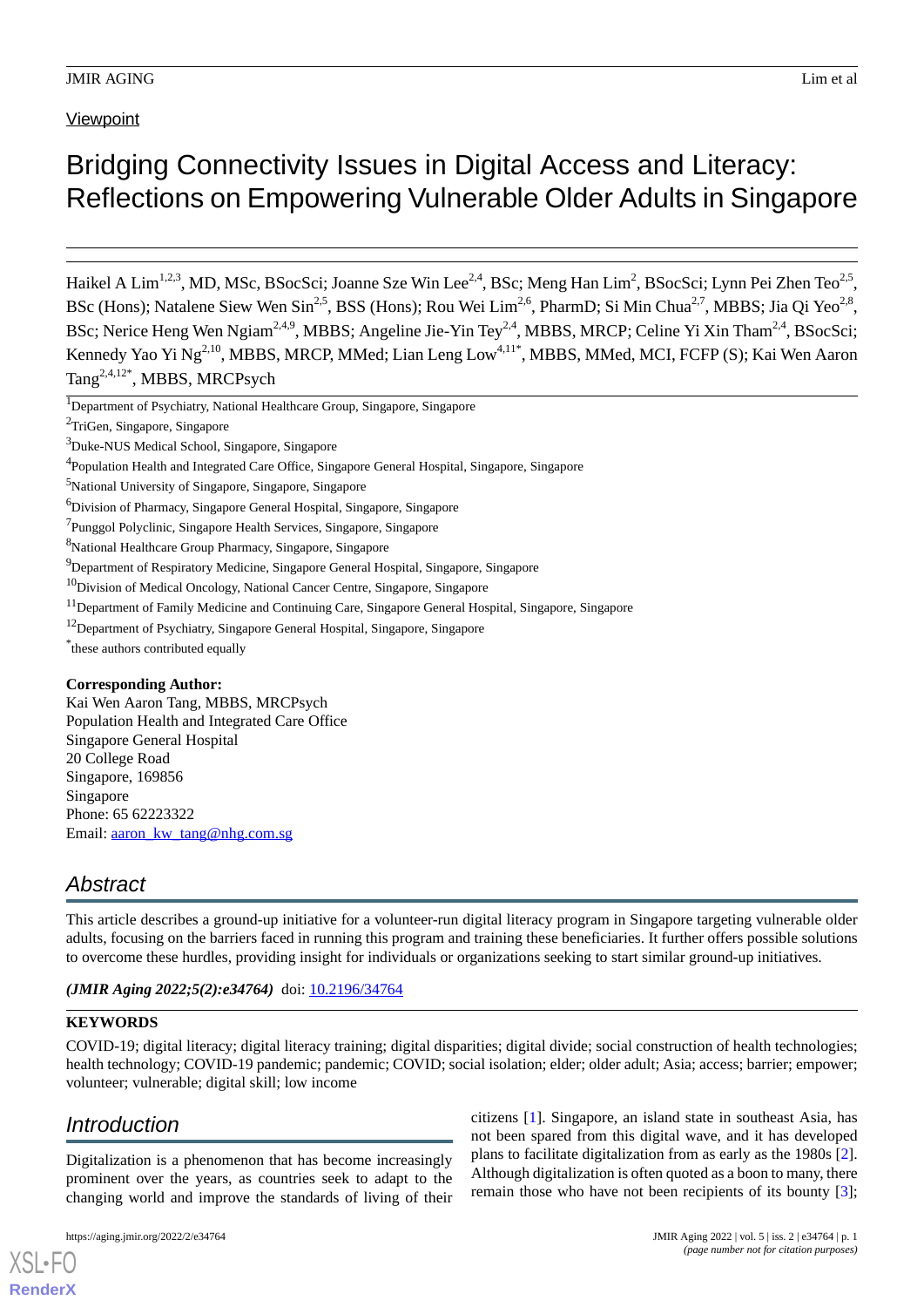sociodigital divides are surfacing between generations [\[4](#page-5-3)], with vulnerable older adults increasingly being unable to keep up with such rapid digital progress [\[5](#page-5-4)].

On January 23, 2020, the first case of COVID-19—a coronavirus that sparked a global pandemic in 2019—touched the shores of Singapore [[6\]](#page-5-5). As with other international societies, swift lockdown measures were put in place to limit the spread of the virus [[7\]](#page-5-6). Such measures limited the physical interaction of day-to-day activities, leading to companies and organizations shifting their businesses to internet-based platforms. Digital literacy thus became essential to run even the most basic of errands, further exacerbating and exposing the pre-existing inequalities of the digital divide [\[8](#page-5-7)]; technologically illiterate older persons [\[9](#page-5-8)], already a vulnerable subset of the population [[10\]](#page-5-9), not only lost their access to essential services and the community [\[11](#page-5-10)] but also their quality of life and a sense of well-being [\[12](#page-5-11)].

Different groups of volunteers in Singapore then collaborated during the global COVID-19 pandemic and sought to improve the digital access and literacy levels of these now socially isolated older adults. However, the efforts to reach vulnerable older adults (those older than 60 years) in Singapore were fraught with difficulties and challenges, and these were made possible only through various interventions at the societal, grassroots, and individual levels. In this article, a ground-up initiative for a volunteer-run digital literacy program in Singapore targeting vulnerable older adults (Project Wire Up) is briefly described; reflections from the planning and execution of this initiative are then divided into (1) barriers faced and the individual, grassroots, and societal interventions that helped facilitate digital literacy in this vulnerable population; and (2) possible solutions to overcoming these hurdles, providing insight for individuals or organizations seeking to start similar ground-up initiatives. Considering the pandemic, this initiative was only started when in-person visits by hospital volunteers were allowed, in accordance with existing government regulations during the lockdown period.

# *Project Wire Up*

# <span id="page-1-0"></span>**Description**

Project Wire Up is an ongoing ground-up initiative by volunteers from TriGen Ltd, a nonprofit organization based in Singapore,

in collaboration with the Singapore General Hospital [[13\]](#page-6-0). Project Wire Up started in 2020 and aims to address social isolation and a lack of access to essential services among older adults by improving digital access and literacy levels. In particular, this program targets vulnerable and socially isolated older adults of a lower socioeconomic status (ie, those living in rental public housing apartments or those receiving financial assistance). As of the end of 2021, more than 300 of these vulnerable older adults have benefited from the program, with new participants being enrolled and trained every day.

The program adopts a 3-pronged approach where older adults are (1) equipped with smartphones, (2) trained by volunteers for 6 sessions over 3 months, and (3) reconnected to their social networks. To equip these older adult participants with the tools to facilitate digital literacy, special arrangements were made with local telecommunication companies and the Infocomm Media Development Authority of Singapore (IMDA), a statutory board in Singapore that develops and regulates the information communications and media sectors of Singapore [[14\]](#page-6-1), to offer subsidized smartphones as well as mobile network and data plans to these participants. Prior to the availability of these schemes, the program relied on goodwill donations of smartphones from the public together with promotional "limited-time-only" mobile plan schemes from local telecommunication companies.

Digital skill training is facilitated by trained volunteers, mainly in health care–related fields, matched with these participants based on language and location. Volunteers guide participants through a tiered curriculum of increasing difficulty that is personalized according to the needs, wants, and abilities of the participants. The curriculum often starts with empowering these participants to carry out basic hardware operations, including essential functions such as making phone calls and establishing contact lists. Following this, participants are then taken through a tiered curriculum that involves educating the participants on (1) communication platforms (eg, WhatsApp, Telegram), (2) government services and lifestyle apps, and (3) electronic payment and digital banking. [Table 1](#page-1-0) presents the details of the curriculum [[15,](#page-6-2)[16](#page-6-3)]. Participants are then further educated regarding the importance of cybersecurity and identification of scams (including phishing) to ensure their digital safety.

|  |  |  | <b>Table 1.</b> Summary of the tiered curriculum [16]. |  |
|--|--|--|--------------------------------------------------------|--|
|--|--|--|--------------------------------------------------------|--|

| Tier number | Tier name                               | Examples of topics taught                                                                                                                  |
|-------------|-----------------------------------------|--------------------------------------------------------------------------------------------------------------------------------------------|
| $\theta$    | Basic operation of hardware             | Turning the phone on and off, charging the phone, adding to and searching through contact<br>list, sending text messages, and making calls |
| $\theta$    | Cybersecurity and scams                 | How to spot a scam, staying safe when on the internet, protecting personal data, and se-<br>curing accounts on media platforms             |
| 1           | Communication skills and platforms      | Email, Google, WhatsApp, Telegram, Zoom, Microsoft Teams, Facebook, Instagram,<br>and Tiktok                                               |
| 2           | Government services and lifestyle apps  | YouTube, local entertainment apps, local government service apps, getting around (eg,<br>Grab, local taxi services), and local health apps |
| 3           | Electronic payments and digital banking | Local bank, local supermarket, and food delivery apps                                                                                      |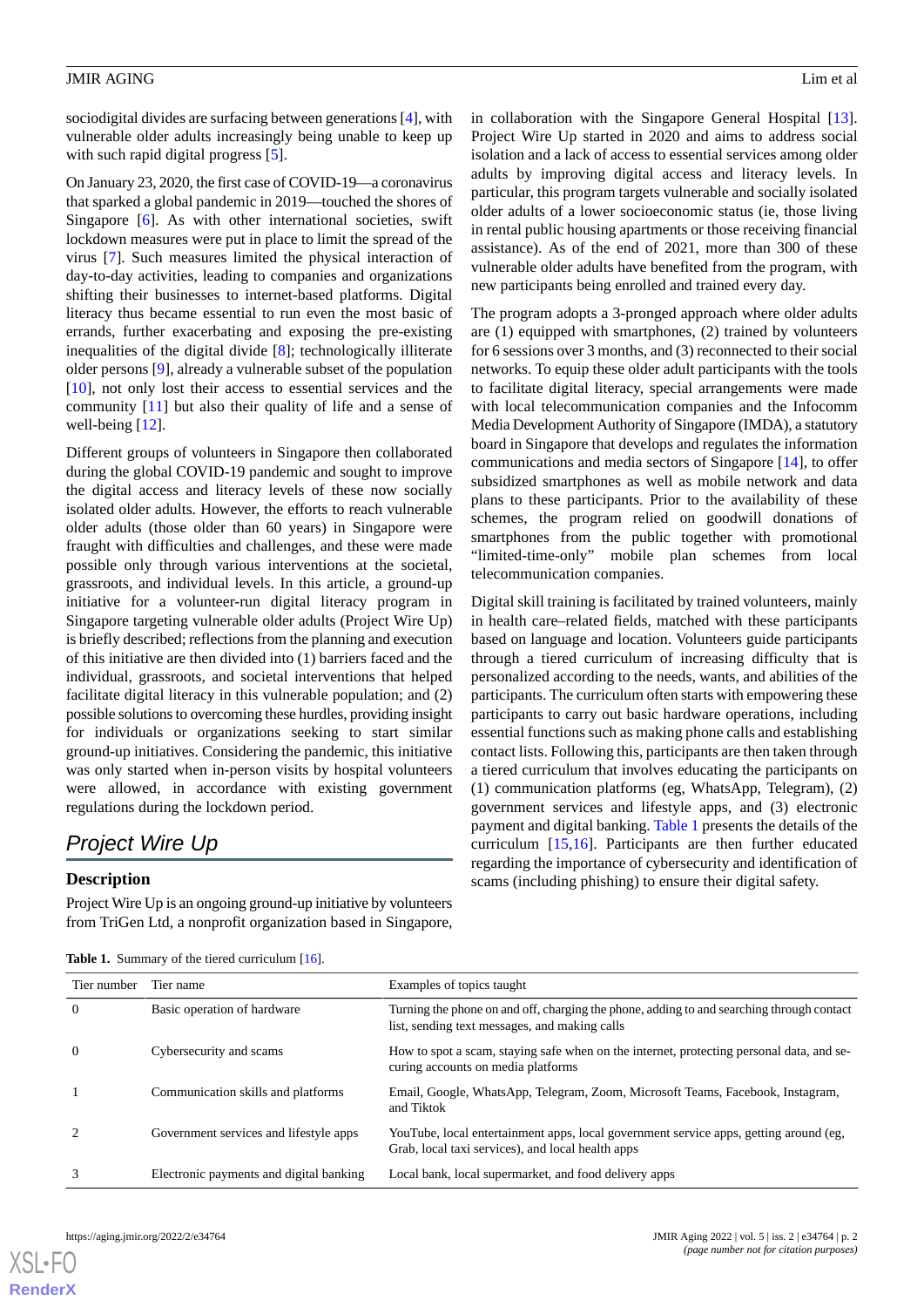### **Ethics Approval**

As this paper only describes a volunteer-based initiative in Singapore, no ethics approval was required.

# *Barriers to Improving Digital Access and Literacy in Vulnerable Older Adults*

Commencing a ground-up volunteer-based initiative lends itself to various difficulties, and Project Wire Up is no exception. The barriers faced when facilitating digital literacy and access among vulnerable older adults are described below, ranging from more macrolevel issues, such as acquiring funding for the program, to more microlevel issues, such as being able to engage the elderly. These barriers are grouped into the following categories: financial and logistical barriers, establishing initial contact and engaging the elderly, and cognitive impediments.

### **Financial and Logistical Barriers**

To effectively execute a program aimed at empowering older adults with smartphones and the knowledge to use them requires the availability of the following basic resources: smartphones and the mobile or data plans. One of the concerns brought up most commonly by participants as a barrier to them having previously accessed this resource is the cost involved in purchasing new or used mobile devices and subscribing for the appropriate mobile phone plans. This proved to be a significant concern given that participants were already from a lower socioeconomic stratum, which would preclude them from accessing financial resources to make such purchases. Although the physical devices themselves could be obtained through donation drives or through a 1-time purchase using donations in cash, it was challenging to identify a reliable, realistic, and sustainable way to support these participants in financing their own mobile phone plans.

Mobile phone plans in Singapore are either prepaid, in which a sum of money is paid to the mobile phone plan service provider and deductions are made from this predetermined amount in the account based on the usage, or postpaid, in which the individual pays at the end of the month based on the usage and costs incurred during the preceding month. As such, regardless of the type of payment plan, using a smartphone or mobile device would inadvertently incur a recurring cost over a long period. Special requests to local telecommunication companies to indefinitely extend advertised "promotional limited-time-only" deals to Project Wire Up beneficiaries were for naught, understandably, given (1) hesitancies regarding the risk of defaulting payments from the program beneficiaries and (2) logistic requirements at repeatedly issuing these deals only for these specific individuals and tracking them over time. Therefore, the sustainability of any improvements made for improving digital access among this population was under threat.

Initial alternative solutions considered for financing these plans were also problematic. Under the Singapore law, individuals are not allowed to purchase telephone connections for others, given the responsibility to be undertaken for any activities, illegal or otherwise, done via telephone; therefore, the program and telecommunication companies were unable to make such a compromise. Although the participants themselves might be

able to afford the initial set-up and purchase, it was logistically unfeasible for charitable monetary donations to be channeled for making monthly depositions or payments either into the beneficiaries' mobile phone accounts or even to the beneficiaries, owing to concerns regarding whether that money would truly be used for this purpose.

#### **Difficulties in Engagement**

Singapore is a multiethnic country with the lingua franca generally being Malay (Bahasa Melayu Singapura) among the older adults (although now only spoken by an ethnic minority of younger persons in Singapore), and Singapore Standard English among the younger adults and youth [[17\]](#page-6-4). A significant number of these older adults were not English educated and hence were most comfortable in speaking their dialects (as opposed to Singapore Standard Mandarin or Bahasa Melayu Singapura) [[18\]](#page-6-5). As with all heterogenous societies, language proved to be a significant barrier for volunteers that had to be overcome; however, before even such language barriers could be overcome, commencing sessions with these older participants involved establishing initial contact, and this proved to be a significant barrier to facilitating digital literacy and access.

Initial contact was made primarily through telecommunication; however, with the rising number of scams in Singapore [[19\]](#page-6-6), these older participants were wary of volunteers. As such, building trust and rapport via telecommunication or in person understandably took a while. This was further confounded by individual characteristics; some participants, despite their desire to learn, were by personality reticent or slow to warm up, and allowing strangers into their personal space took a significant amount of time, trust, and rapport. In some cases, after a few visits for a multitude of reasons, participants declined volunteer visits and were lost to follow-up.

Furthermore, as the program continued, it was noted that these older adults differed considerably in their abilities to pick up new digital skills, partly due to their different educational backgrounds and physical conditions. As expected with any training program, participants had varying levels of interest as well as different needs and wants that had be addressed. As such, despite the tiered "formal" curriculum, this program ended up serving primarily as a guide, using which each volunteer needed to review and identify aspects that were relevant and personalized to their beneficiaries.

#### **Physical and Cognitive Impediments**

As part of eventual government-directed funding for this program, it was compulsory for participants to attend digital learning programs at learning hubs distributed at various locations in the country and pick up at least 1 basic digital skill before they could qualify for this program. Although the requirement that older adults had to pick up at least 1 basic digital skill at specific locations was well intended, this disadvantaged many older adults who often have physical impediments.

Thus, these participants with physical impairments were also less likely to engage in the acute uptake of technology, as documented clearly in earlier studies [[20\]](#page-6-7). For example, some older adults had visual impediments that prevented them from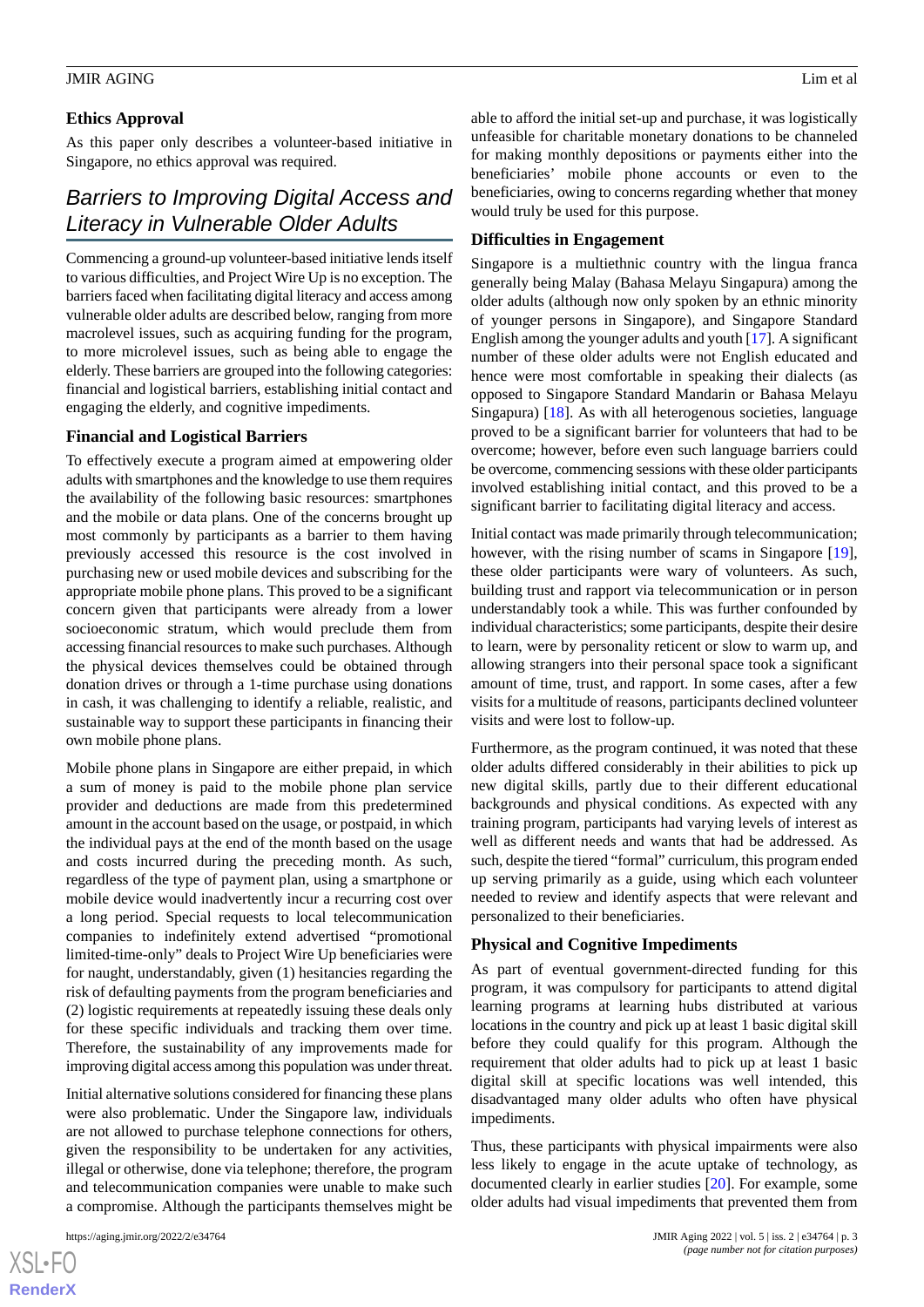clearly viewing the icons or buttons on the mobile device. Others had underlying dexterity issues, possibly secondary to neuropathy, resulting in challenges when navigating the newer mobile devices that are typically operated using touch screens instead of mechanical buttons.

Furthermore, given the target population, a significant number of the beneficiaries of this program had suffered from various forms of subtle and sometimes explicit cognitive impairment, either formal or subclinical. Such impairments have been known to impede the uptake and usage of digital technology [[20\]](#page-6-7). Participants often could not recall volunteers' multiple visits, much less the complex steps to achieve an outcome on the smartphone. Repeated visits for the same lesson plan were often required before older adults were deemed to have mastered that particular skill set (sometimes involving rudimentary skill sets such as identifying the application of a phone to even make outgoing calls).

#### **Ageist Attitudes**

Of particular note is also the concept of self-ageist attitudes, which might exacerbate all the preceding barriers, with the elderly themselves sometimes imbibing and reinforcing such stereotypes [\[21](#page-6-8)]. Volunteers highlighted that self-deprecating stereotypes about their age from these older adults themselves significantly contributed to participants giving up easily in view of the multiple intermediate steps often needed to access certain services. Many participants also expressed a fear of technology related to their anxiety with digital devices, consistent with local findings suggestive of this phenomenon [\[22](#page-6-9)].

# *Overcoming Barriers to Improving Digital Access and Literacy in Vulnerable Older Adults*

There are several barriers to achieving digital access and literacy; although a majority of these are often within the locus of control of individuals, many of these barriers require interventions at the societal and grassroots level. The following section details the micro- and macrolevel interventions and assistance that helped overcome these barriers to digital access and literacy among a vulnerable group of older adults.

# **Government and Societal Level**

# *Government Support in Lowering Operational Barriers to Digitalization*

The initial phases of the program relied entirely on mobile phones donated by the public and time-limited goodwill extensions of promotional deals for mobile phone plans from telecommunication companies. Thankfully, a few months into the pandemic, the Singapore government launched a subsidized mobile device scheme for underprivileged older adults as part of the larger "Seniors Go Digital" initiative [[15\]](#page-6-2). This scheme provided subsidized smartphone and mobile plans to financially deserving older adults (aged 60 and above) who were keen on embracing digital technology but could not afford it. This ensured that the financial and logistic barriers to the sustainability of this program were largely removed.

#### **Grassroots and Community Level**

# *Reaching Vulnerable Older Adults Through Grassroots Organizations*

Grassroots organizations played a significant part in ensuring the success of this digital access and literacy program. First, these organizations facilitated the identification of at-risk vulnerable adults who might be open to embracing digitalism, capitalizing on their knowledge of these vulnerable older adults residing in their vicinity. Second, as these older adults themselves were also familiar with the staff of these grassroots organizations, the support of these organizations allayed suspicions toward Project Wire Up volunteers, which have been heightened considering the recent local prevalence of scams [[19\]](#page-6-6). As such, to facilitate participation and enrollment, staff from the grassroots organizations would aid the team in making the first visit to potential participants to inform them of the program prior to first contact from program volunteers.

### *Facilitating the Last Mile Delivery*

Although governmental efforts may reduce operational barriers to obtaining and paying for a mobile phone and plan, they often come with a caveat and requirement. In case of the "Seniors Go Digital" initiative, participants who had expressed interest in the program found themselves hampered by the last mile delivery of phones and setting up of digital plans. In particular, potential participants had difficulties in going to learning hubs to learn digital skills or going to distribution hubs to collect their phones due to physical limitations and the general inconvenience in doing so, especially with concerns related to the ongoing pandemic. Project Wire Up closed this gap by engaging with digital telecommunication companies, with the support of the IMDA  $[14]$  $[14]$ , to bring the equipping and training process to the participants themselves via door-to-door outreach efforts.

Prior to a scheduled outreach program, a list of interested older adults would be prepared with assistance from grassroot organizations via door-to-door visits in the neighborhood and they would be invited to attend the event. Thereafter, on the day of the outreach program, telecommunication companies would bring their staff and the digital devices to a location in the neighborhood to aid in the registration process. Volunteers would bring these potential participants to the venue of the outreach program and thereafter accompany them back to their respective homes to commence the training sessions.

## *Linking Older Adults to a Digital Community*

It has been well demonstrated that older adults who are more socially connected are more likely to use digital technology [[23\]](#page-6-10). It naturally follows that the sustainability of this continued use of digital devices was also partly dependent on whether these vulnerable older adults were eventually linked, or connected, to a digital community. Based on the experience of this program, this connection often occurred in the form of WhatsApp or Telegram groups with neighbors and volunteers or periodic "activities over Zoom" organized by volunteers and grassroots organizations. For example, a grassroots organization facilitated the implementation of the "Radin Mas Silver Click!" program, a recurrent monthly program involving health talks,

 $XS$  $\cdot$ FC **[RenderX](http://www.renderx.com/)**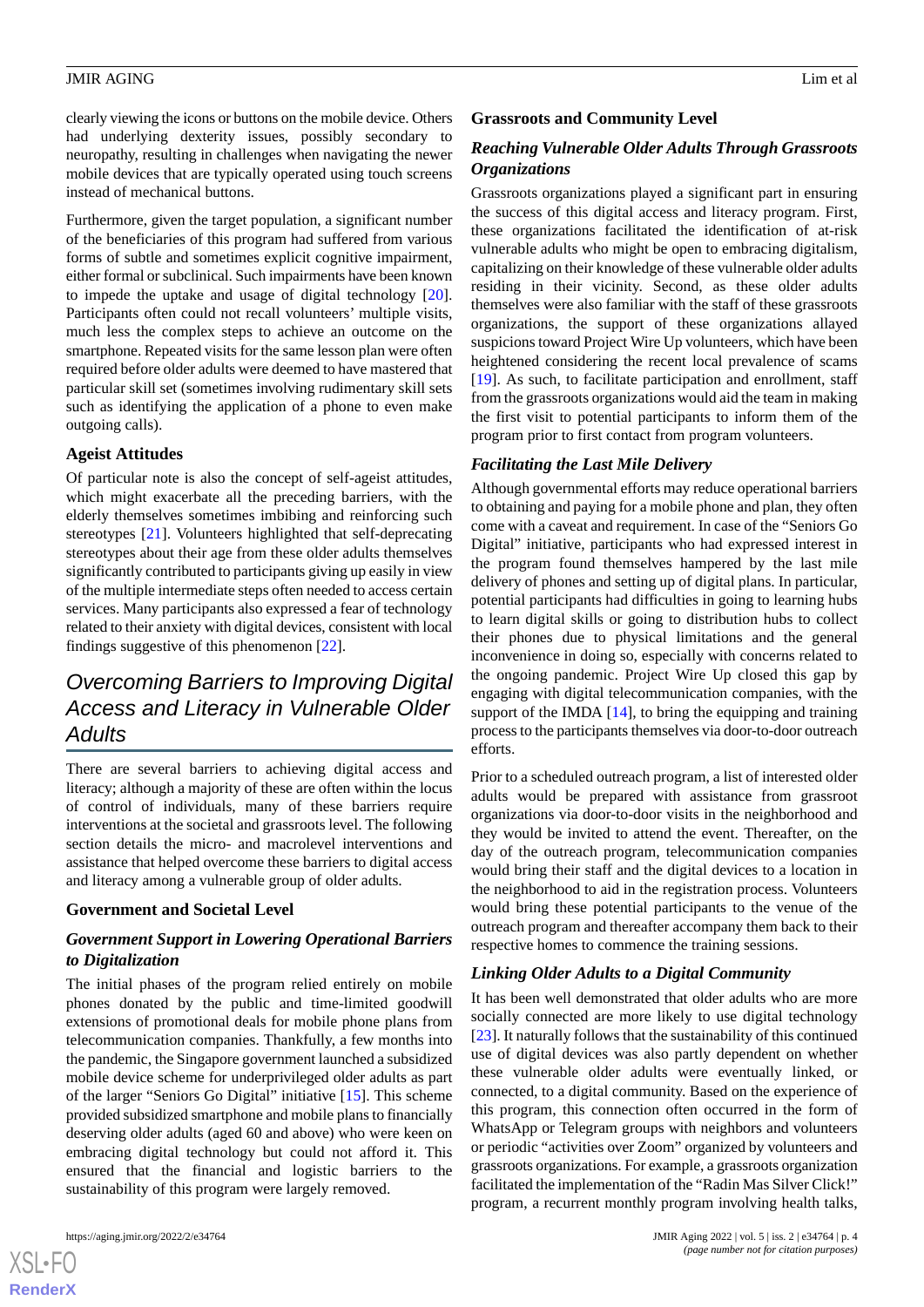exercise classes, cooking classes, and support groups over Zoom in which any elderly adults in their catchment area or community could participate once they were equipped with the appropriate digital devices. Although not all individuals may be keen on joining digital communities and virtual event platforms, with various factors potentially influencing their willingness to join digital communities [[24\]](#page-6-11), providing the option for those who are keen is the first step toward facilitating sustained and perhaps even improved digital literacy and access.

#### **Individual or Volunteer Level**

### *Motivating Older Adults*

Communicating with participants in their preferred spoken language or mother tongue (dialect) proved helpful; however, despite language barriers, sessions were more fruitful when they were not too result-oriented and when volunteers themselves focused on genuinely helping the participants develop their digital literacy skills. On doing so, participants were more willing to proceed at a pace they were comfortable with, which further motivated them to continue learning (as opposed to finding the endeavor highly insurmountable).

Targeting and personalizing the training, especially at the beginning, to the participants' lifestyles and perceived needs were helpful in ensuring participants' investment in the initial phase of the learning journey. This finding corroborates existing ones suggesting that a key enabler in digital literacy programs is helping older adults see the relevance of and need for digital technology [\[25](#page-6-12)]. For example, those who were avid television or music connoisseurs were shown the capabilities of video and music streaming apps; identifying particular interests (cooking, news, art, jazz, etc) also further engaged participants and motivated them to continually learn about the app functions. In tandem with this, engaging caregivers or family members of these older adults and focusing on social connectivity with friends further encouraged participants to be proficient in apps such as video calling.

Volunteers in this program also noted that as they gradually got to know their participants and developed an amicable relationship with them over time with their repeated visits, these older adult participants were gradually more receptive to their suggestions, and they were also more willing to try learning new skills [\[26](#page-6-13)]. This goes in tandem with recent geragogy studies in this region, where ageist stereotypes could often be countered by relatable, empathetic, and engaging instructors [[27\]](#page-6-14).

# *Teaching Simply and Using a Tiered Curriculum*

Pacing the teaching and repeating sessions, although often onerous for the volunteers and participants, showed greater results. Older adults found themselves able to absorb new knowledge when complex steps were simplified into algorithms that were easier to understand. Repeated sessions facilitated rapport building, which in turn allowed participants to progress at their own pace. By prioritizing functions, participants who were not proficient at the get-go were found to have progressed better if simple functions including turning the phone on and off, unlocking the phone, charging the phone, and even accepting or rejecting calls or entering contacts and clicking

photographs were introduced first. In doing so, with repeated reassurance, coaxing, and encouragement, more difficult features such as electronic payments and internet banking, video streaming, and even ride-hailing apps could be introduced and taught.

The usage of a tiered curriculum (given in [Table 1\)](#page-1-0) [\[16](#page-6-3)] facilitated this process; volunteers had an idea of what skills were "easier" or "harder," and these provided a roadmap for volunteers regarding which groups of digital skills they could teach their beneficiaries. This allowed for a more progressive pacing of the training. This efficacy of using a flexible curriculum and having personalized curriculums tailored to the learner's capabilities is also consistent with recent geragogy studies in the region [\[27](#page-6-14)].

#### *Using Aide-mémoire*

Given the complex nature of learning, volunteers found that older adults who were more successful were diligent with taking notes or writing and recording the steps. Volunteers further facilitated this process by writing things down, typing them on a phone pad, or capturing a photograph of the written instructions. For those who were illiterate, voice and audio recordings with instructions from volunteers were also helpful. Furthermore, within reason, volunteers were available for assistance if participants contacted them outside of these sessions. Certain smartphone models also allowed for the activation of accessibility options like readback for visually impaired participants, which significantly improved their usage of the smart devices.

Giving participants homework also facilitated learning, allowing volunteers track the participants' progress; this also involved random "tests" during which participants were contacted by volunteers and asked to assist in certain tasks. Unfortunately, for participants who were more passive learners, such a learning style was unsuccessful; therefore, volunteers spent a significant amount of time finding out what worked best for each participant.

#### *Using Accessibility Functions on Mobile Devices*

Given that many older adults have physical impediments, volunteers found various solutions for the different physical impediments that the older adults may have. For example, for older adults with visual impairments, volunteers increased the font size, contrast, and brightness of the device. Alternately, some volunteers used devices with larger screens. In addition, volunteers taught older adults how to use the voice-enabled functions in the phones (eg, Siri for Apple iPhones or voice-recorded messages in the WhatsApp messaging app). Despite this, volunteers found that given the linguistic issues or preferred language of communication, many of these voice-assisted devices do not recognize dialects [\[28](#page-6-15)], which are often the predominantly spoken languages among older Chinese adults of lower socioeconomic status in Singapore aged 55 and older [\[29](#page-6-16)].

For older adults with dexterity issues, the touch screens were made less sensitive. However, some older adults still found it challenging to navigate a touch screen and ended up being "demoted" to use an older device employing mechanical buttons.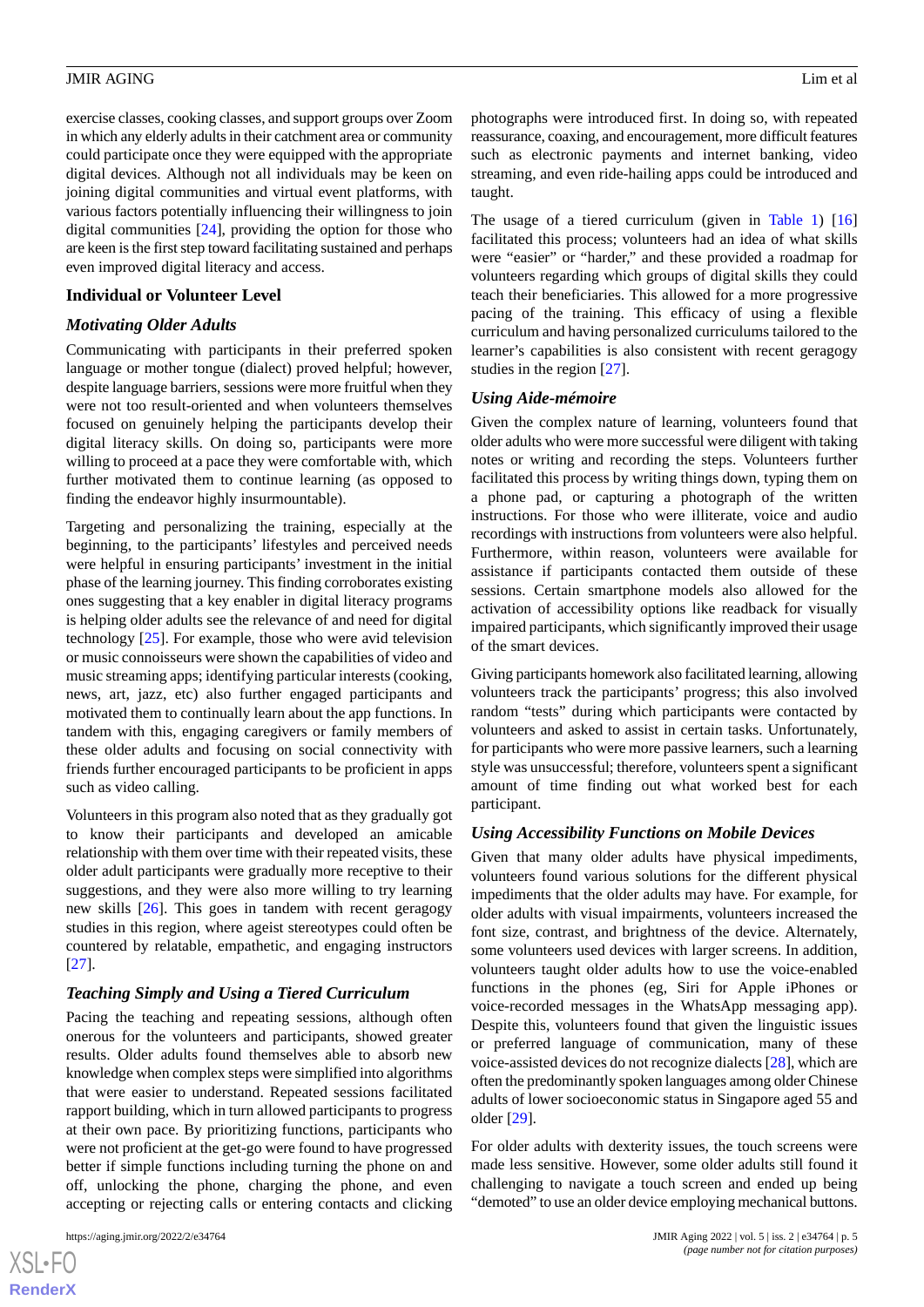It became clear that though volunteers attempted to help older adults overcome these physical impediments, there still exist systemic gaps in the mobile device industry to meet the needs of older adults, especially those who are illiterate and suffer from various physical impediments. More efforts are required from the private and public sectors to provide high-quality mobile devices that can help older adults, especially those with low socioeconomic statuses, overcome their physical impediments.

# **Conclusions**

This pandemic era has shown us the importance of embracing digitalization and how the elderly population has struggled to keep up with this changing tide. Although volunteer-based ground-up initiatives are important in helping this population, they face several difficulties. This article highlights some barriers that similar programs might face in facilitating digital access and literacy among their participants, and we hope that the lessons we have shared may be of value in the development of other similar volunteer-based ground-up initiatives in other parts of the world.

### **Acknowledgments**

The authors would like to acknowledge the hard-working volunteers and motivated participants who are and will always be the main beneficiaries of this work. The authors would also like to acknowledge the following people: Jess Ho from NTUC Health Co-operative Ltd; Montfort Care; Infocomm Media Development Authority; Singapore General Hospital Community Nursing and Hospital-to-Home Program; and Pang Puay Ting Elizabeth, Yee Wan Qi, Tan Pei Ying Jamaica, and Teo Qun Xuan Nigel from the Singapore General Hospital Population Health and Integrated Care Office. This publication was supported by the SingHealth Duke-NUS Family Medicine Academic Clinical Program Research Seed Grant (grant PRACPR175814) and the Population Health Development Plan (grant PHDP009).

# **Authors' Contributions**

LLL and KWAT are joint senior authors of this paper.

### **Conflicts of Interest**

<span id="page-5-0"></span>None declared.

#### **References**

- <span id="page-5-2"></span><span id="page-5-1"></span>1. Kravchenko O, Leshchenko M, Marushchak D, Vdovychenko Y, Boguslavska S. The digitalization as a global trend and growth factor of the modern economy. In: SHS Web Conferences. 2019 May Presented at: The 8th International Conference on Monitoring, Modeling & Management of Emergent Economy (M3E2 2019); May 22-24, 2019; Odessa, Ukraine p. 434-443. [doi: [10.1051/shsconf/20196507004\]](http://dx.doi.org/10.1051/shsconf/20196507004)
- <span id="page-5-3"></span>2. Smart Nation and Digital Government Office Singapore. Smart nation: the way forward. Smart Nation Singapore. 2018 Feb. URL:<https://www.smartnation.gov.sg/files/publications/smart-nation-strategy-nov2018.pdf> [accessed 2022-04-01]
- <span id="page-5-4"></span>3. DiMaggio P, Hargittai E. From the "Digital Divide" to "Digital Inequality": Studying Internet Use as Penetration Increases. Princeton, United States: Center for Arts and Cultural Policy Studies, Woodrow Wilson School, Princeton University; 2001. URL: [https://digitalinclusion.typepad.com/digital\\_inclusion/documentos/digitalinequality.pdf](https://digitalinclusion.typepad.com/digital_inclusion/documentos/digitalinequality.pdf) [accessed 2022-04-25]
- <span id="page-5-6"></span><span id="page-5-5"></span>4. Seo H, Erba J, Altschwager D, Geana M. Evidence-based digital literacy class for older, low-income African-American adults. J Appl Commun Res 2019 Mar;47(2):130-152. [doi: [10.1080/00909882.2019.1587176\]](http://dx.doi.org/10.1080/00909882.2019.1587176)
- 5. Sun Lim S, Ling Tan Y. Old people and new media in wired societies. Media Asia 2016 May;30(2):95-102. [doi: [10.1080/01296612.2003.11726709\]](http://dx.doi.org/10.1080/01296612.2003.11726709)
- <span id="page-5-8"></span><span id="page-5-7"></span>6. Finsterer J. Comment on: outbreak of COVID-19 - an urgent need for good science to silence our fears? Singapore Med J 2020 Apr;61(4):222 [[FREE Full text](https://doi.org/10.11622/smedj.2020056)] [doi: [10.11622/smedj.2020056\]](http://dx.doi.org/10.11622/smedj.2020056) [Medline: [32500155\]](http://www.ncbi.nlm.nih.gov/entrez/query.fcgi?cmd=Retrieve&db=PubMed&list_uids=32500155&dopt=Abstract)
- <span id="page-5-9"></span>7. Pan A, Liu L, Wang C, Guo H, Hao X, Wang Q, et al. Association of public health interventions with the epidemiology of the COVID-19 outbreak in Wuhan, China. JAMA 2020 Apr;323(19):1915-1923 [[FREE Full text](http://europepmc.org/abstract/MED/32275295)] [doi: [10.1001/jama.2020.6130](http://dx.doi.org/10.1001/jama.2020.6130)] [Medline: [32275295](http://www.ncbi.nlm.nih.gov/entrez/query.fcgi?cmd=Retrieve&db=PubMed&list_uids=32275295&dopt=Abstract)]
- <span id="page-5-10"></span>8. Das D, Zhang JJ. Urban Geography 2020 Oct;42(3):408-416. [doi: [10.1080/02723638.2020.1807168](http://dx.doi.org/10.1080/02723638.2020.1807168)]
- <span id="page-5-11"></span>9. Low STH, Sakhardande PG, Lai YF, Long ADS, Kaur-Gill S. Attitudes and perceptions toward healthcare technology adoption among older adults in Singapore: a qualitative study. Front Public Health 2021 Feb;9:588590 [[FREE Full text](https://doi.org/10.3389/fpubh.2021.588590)] [doi: [10.3389/fpubh.2021.588590\]](http://dx.doi.org/10.3389/fpubh.2021.588590) [Medline: [33659232](http://www.ncbi.nlm.nih.gov/entrez/query.fcgi?cmd=Retrieve&db=PubMed&list_uids=33659232&dopt=Abstract)]
- 10. Wu B. Social isolation and loneliness among older adults in the context of COVID-19: a global challenge. Global Health Res Policy 2020 Jun;5:27. [doi: [10.1186/s41256-020-00154-3](http://dx.doi.org/10.1186/s41256-020-00154-3)]
- 11. Martins Van Jaarsveld G. The effects of COVID-19 among the elderly population: a case for closing the digital divide. Front Psychiatry 2020 Nov;11:577427 [\[FREE Full text\]](https://doi.org/10.3389/fpsyt.2020.577427) [doi: [10.3389/fpsyt.2020.577427](http://dx.doi.org/10.3389/fpsyt.2020.577427)] [Medline: [33304283](http://www.ncbi.nlm.nih.gov/entrez/query.fcgi?cmd=Retrieve&db=PubMed&list_uids=33304283&dopt=Abstract)]
- 12. Clair R, Gordon M, Kroon M, Reilly C. The effects of social isolation on well-being and life satisfaction during pandemic. Humanit Soc Sci Commun 2021 Jan;8:28. [doi: [10.1057/s41599-021-00710-3](http://dx.doi.org/10.1057/s41599-021-00710-3)]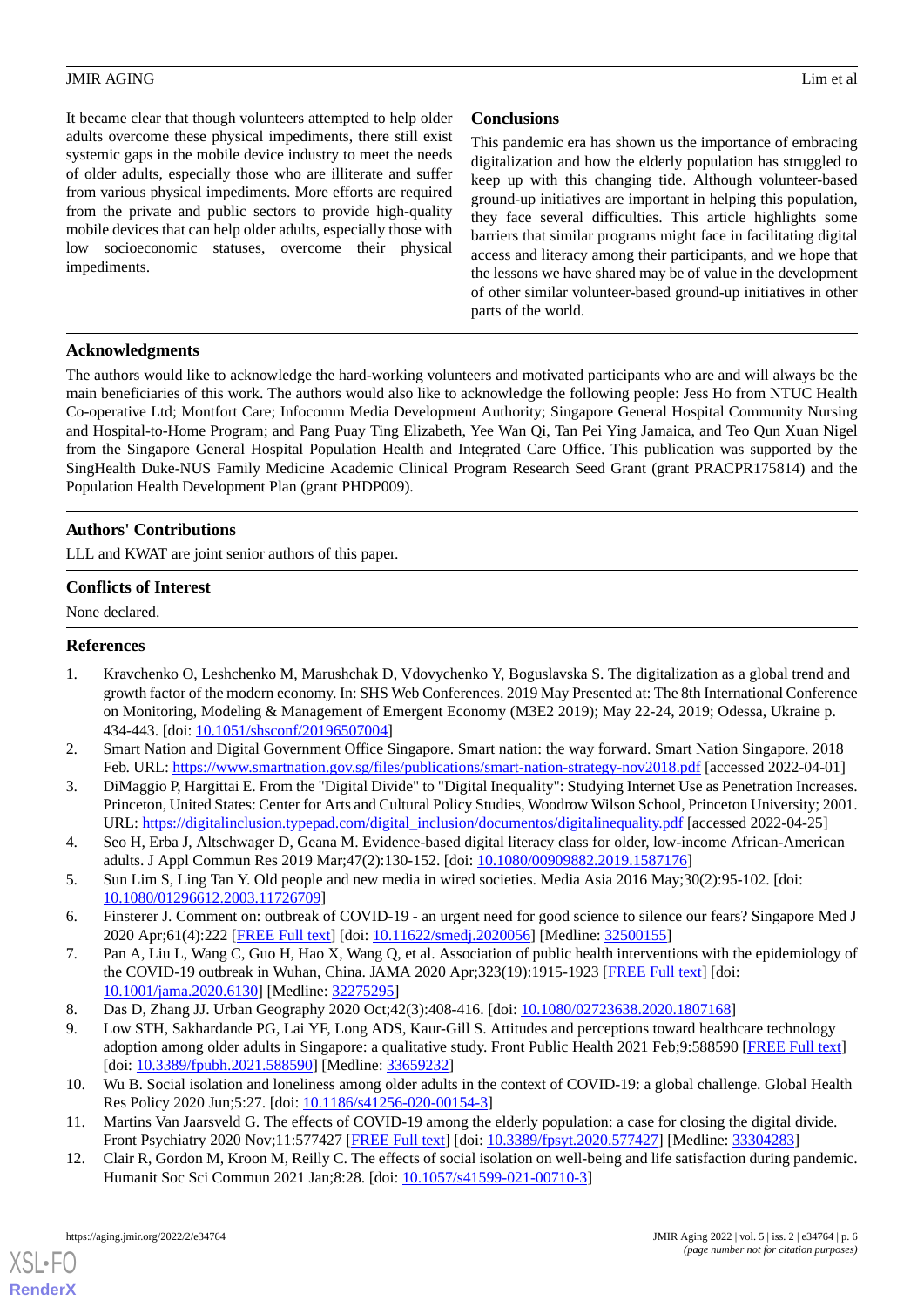- <span id="page-6-0"></span>13. Infocomm Media Development Authority. Empowering seniors with digital skills to keep them connected. Infocomm Media Development Authority. URL:<https://www.imda.gov.sg/Who-We-Are/about-imda> [accessed 2022-04-01]
- <span id="page-6-1"></span>14. Infocomm Media Development Authority. About IMDA. Infocomm Media Development Authority. URL: [https://www.](https://www.imda.gov.sg/Who-We-Are/about-imda) [imda.gov.sg/Who-We-Are/about-imda](https://www.imda.gov.sg/Who-We-Are/about-imda) [accessed 2022-04-01]
- <span id="page-6-3"></span><span id="page-6-2"></span>15. Infocomm Media Development Authority. Seniors go digital. Infocomm Media Development Authority. URL: [https://www.](https://www.imda.gov.sg/en/seniorsgodigital) [imda.gov.sg/en/seniorsgodigital](https://www.imda.gov.sg/en/seniorsgodigital) [accessed 2022-04-01]
- <span id="page-6-4"></span>16. Infocomm Media Development Authority. Starter kits. Infocomm Media Development Authority. URL: [https://www.](https://www.imda.gov.sg/en/seniorsgodigital/Learn/Self-Learning/Starter-Kits) [imda.gov.sg/en/seniorsgodigital/Learn/Self-Learning/Starter-Kits](https://www.imda.gov.sg/en/seniorsgodigital/Learn/Self-Learning/Starter-Kits) [accessed 2022-04-01]
- <span id="page-6-5"></span>17. Kuo ECY. Language status and literacy trend in a multilingual society-Singapore. RELC Journal 1974 Jun;5(1):1-15. [doi: [10.1177/003368827400500101\]](http://dx.doi.org/10.1177/003368827400500101)
- <span id="page-6-6"></span>18. Nah V, Cavallaro F, Panovic I, Ng BC. Multilingualism among the elderly Chinese in Singapore: an oral account. International Journal of the Sociology of Language 2021 May;2021(270):153-179. [doi: [10.1515/ijsl-2020-2119\]](http://dx.doi.org/10.1515/ijsl-2020-2119)
- <span id="page-6-7"></span>19. Iau J. Record number of scams in 2020 pushed overall crime rate in S'pore to highest in more than 10 years. The Straits Times.: The Straits Times; 2021. URL: [https://www.straitstimes.com/singapore/courts-crime/](https://www.straitstimes.com/singapore/courts-crime/record-number-of-scams-in-2020-pushed-overall-crime-rate-in-spore-to-highest)
- <span id="page-6-8"></span>[record-number-of-scams-in-2020-pushed-overall-crime-rate-in-spore-to-highest](https://www.straitstimes.com/singapore/courts-crime/record-number-of-scams-in-2020-pushed-overall-crime-rate-in-spore-to-highest) [accessed 2022-04-01] 20. Gell NM, Rosenberg DE, Demiris G, LaCroix AZ, Patel KV. Patterns of technology use among older adults with and without disabilities. Gerontologist 2015 Jun;55(3):412-421. [doi: [10.1093/geront/gnt166](http://dx.doi.org/10.1093/geront/gnt166)]
- <span id="page-6-9"></span>21. Banerjee D. 'Age and ageism in COVID-19': Elderly mental health-care vulnerabilities and needs. Asian J Psychiatr 2020 May;51:102154 [\[FREE Full text\]](http://europepmc.org/abstract/MED/32403024) [doi: [10.1016/j.ajp.2020.102154\]](http://dx.doi.org/10.1016/j.ajp.2020.102154) [Medline: [32403024](http://www.ncbi.nlm.nih.gov/entrez/query.fcgi?cmd=Retrieve&db=PubMed&list_uids=32403024&dopt=Abstract)]
- <span id="page-6-10"></span>22. Lin TTC, Bautista JR, Core R. Seniors and mobiles: a qualitative inquiry of mHealth adoption among Singapore seniors. Inform Health Soc Care 2020 Oct;45(4):360-373. [doi: [10.1080/17538157.2020.1755974\]](http://dx.doi.org/10.1080/17538157.2020.1755974) [Medline: [32484720\]](http://www.ncbi.nlm.nih.gov/entrez/query.fcgi?cmd=Retrieve&db=PubMed&list_uids=32484720&dopt=Abstract)
- <span id="page-6-11"></span>23. Yu RP, McCammon RJ, Ellison NB, Langa KM. The relationships that matter: social network site use and social wellbeing among older adults in the United States of America. Ageing Soc 2015 Jul;36(9):1826-1852. [doi: [10.1017/s0144686x15000677\]](http://dx.doi.org/10.1017/s0144686x15000677)
- <span id="page-6-12"></span>24. Perdana A, Mokhtar IA. Seniors' adoption of digital devices and virtual event platforms in Singapore during Covid-19. Technol Soc 2022 Feb;68:101817. [doi: [10.1016/j.techsoc.2021.101817\]](http://dx.doi.org/10.1016/j.techsoc.2021.101817)
- <span id="page-6-13"></span>25. Fausset C, Harley L, Farmer S, Fain B. Older adults' perceptions and use of technology: a novel approach. In: Universal Access in Human-Computer Interaction. User and Context Diversity. UAHCI 2013. Lecture Notes in Computer Science. Berlin: Springer; 2013 Presented at: International Conference on Universal Access in Human-Computer Interaction; July21-26, 2013; Las Vegas, United States. [doi: [10.1007/978-3-642-39191-0\\_6](http://dx.doi.org/10.1007/978-3-642-39191-0_6)]
- <span id="page-6-15"></span><span id="page-6-14"></span>26. Martínez-Alcalá CI, Rosales-Lagarde A, Alonso-Lavernia M, Ramírez-Salvador J, Jiménez-Rodríguez B, Cepeda-Rebollar RM, et al. Digital inclusion in older adults: a comparison between face-to-face and blended digital literacy workshops. Front ICT 2018 Aug;5:21. [doi: [10.3389/fict.2018.00021](http://dx.doi.org/10.3389/fict.2018.00021)]
- <span id="page-6-16"></span>27. Maulod A, Lu SY. "I'm slowly ageing but I still have my value": challenging ageism and empowering older persons through lifelong learning in Singapore. Educ Gerontol 2020 Jul;46(10):628-641. [doi: [10.1080/03601277.2020.1796280\]](http://dx.doi.org/10.1080/03601277.2020.1796280)
- 28. Apple. iOS and iPadOs feature availability. Apple. 2022. URL:<https://www.apple.com/ios/feature-availability/#siri> [accessed 2022-04-01]
- 29. Singapore Department of Statistics. Literacy and language. Singapore Department of Statistics. 2020. URL: [https://www.](https://www.singstat.gov.sg/-/media/files/publications/cop2000/census_2000_advance_data_release/chap4.pdf) [singstat.gov.sg/-/media/files/publications/cop2000/census\\_2000\\_advance\\_data\\_release/chap4.pdf](https://www.singstat.gov.sg/-/media/files/publications/cop2000/census_2000_advance_data_release/chap4.pdf) [accessed 2022-04-01]

# **Abbreviations**

**IMDA:** Infocomm Media Development Authority of Singapore

*Edited by J Wang; submitted 08.11.21; peer-reviewed by L Yi Feng, E Brainin, E Hargittai; comments to author 07.02.22; revised version received 02.04.22; accepted 06.04.22; published 03.05.22*

*Please cite as:*

*Lim HA, Lee JSW, Lim MH, Teo LPZ, Sin NSW, Lim RW, Chua SM, Yeo JQ, Ngiam NHW, Tey AJY, Tham CYX, Ng KYY, Low LL, Tang KWA*

*Bridging Connectivity Issues in Digital Access and Literacy: Reflections on Empowering Vulnerable Older Adults in Singapore JMIR Aging 2022;5(2):e34764*

*URL: <https://aging.jmir.org/2022/2/e34764> doi: [10.2196/34764](http://dx.doi.org/10.2196/34764) PMID:*